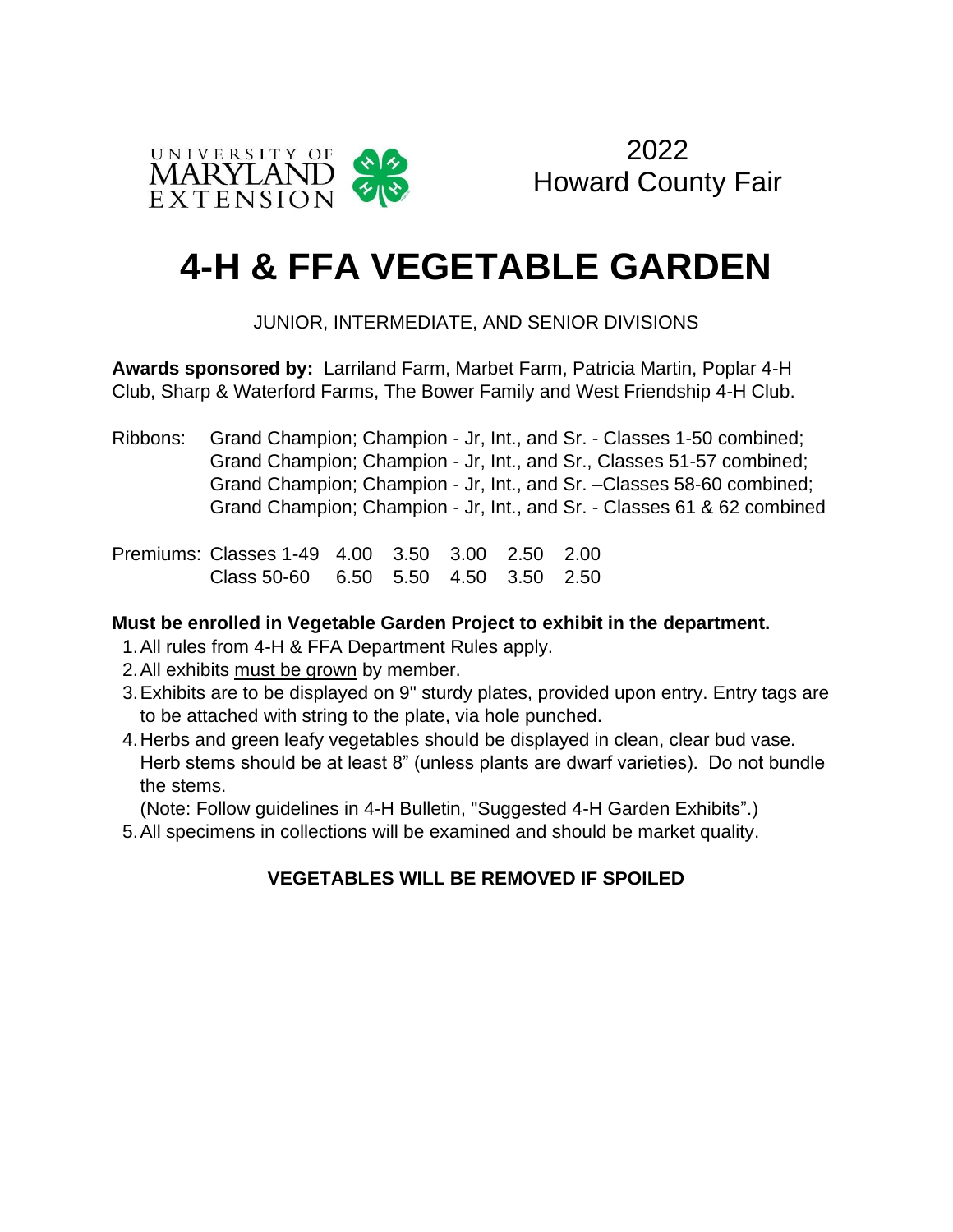# **4-H & FFA VEGETABLE GARDEN – Cont.**

#### CLASSES:

 1.Beans, Green Snap, 10 pods 2.Beans, Wax, 10 pods 3.Beans, Bush Lima, 10 pods 4.Beans, Pole Lima, 10 pods 5.Beans, all other, 10 pods 6.Beets, Pickling, topped 5 7.Beets, Slicing, topped 5 8.Brussel Sprouts, pint 9.Cabbage, 1 head with wrapper leaves 10.Cantaloupe, 1 11.Carrots, topped, 5 12.Cucumbers, Pickling, 5 13.Cucumbers, Salad, 3 14.Eggplant, any variety, 1 15.Gourds - same variety, 3 16.Garlic 17.Corn, white, sweet, 4 (left in husk unopened) 18.Corn, yellow, sweet, 4 (left in husk unopened) 19.Okra, 10 pods 20.Onions, yellow, 5 21.Onions, red, 5 22.Peppers, bell type, 3 23.Peppers, hot, 5 24.Peppers, other sweet, 3 25.Potatoes, white, 5 26.Potatoes, red, 5 27.Potatoes, all others, 5 28.Pumpkins, Field, 1 29.Pumpkins, all others, 1 30.Pumpkins, Small, Sugar, 1

- 31.Pumpkins, Ornamental
- 32.Squash, Acorn, 2
- 33.Squash, Patty Pan, 3
- 34.Squash, Summer Crookneck, 3
- 35.Squash, Sum Straight neck, 3
- 36.Squash, Zucchini, 3
- 37.Squash, Butternut, 1
- 38.Sunflower head, seeded and mature head, seeded and cleaned; blossoms removed to reveal seeds, 1
- 39.Sunflower, immature; judged for attractiveness